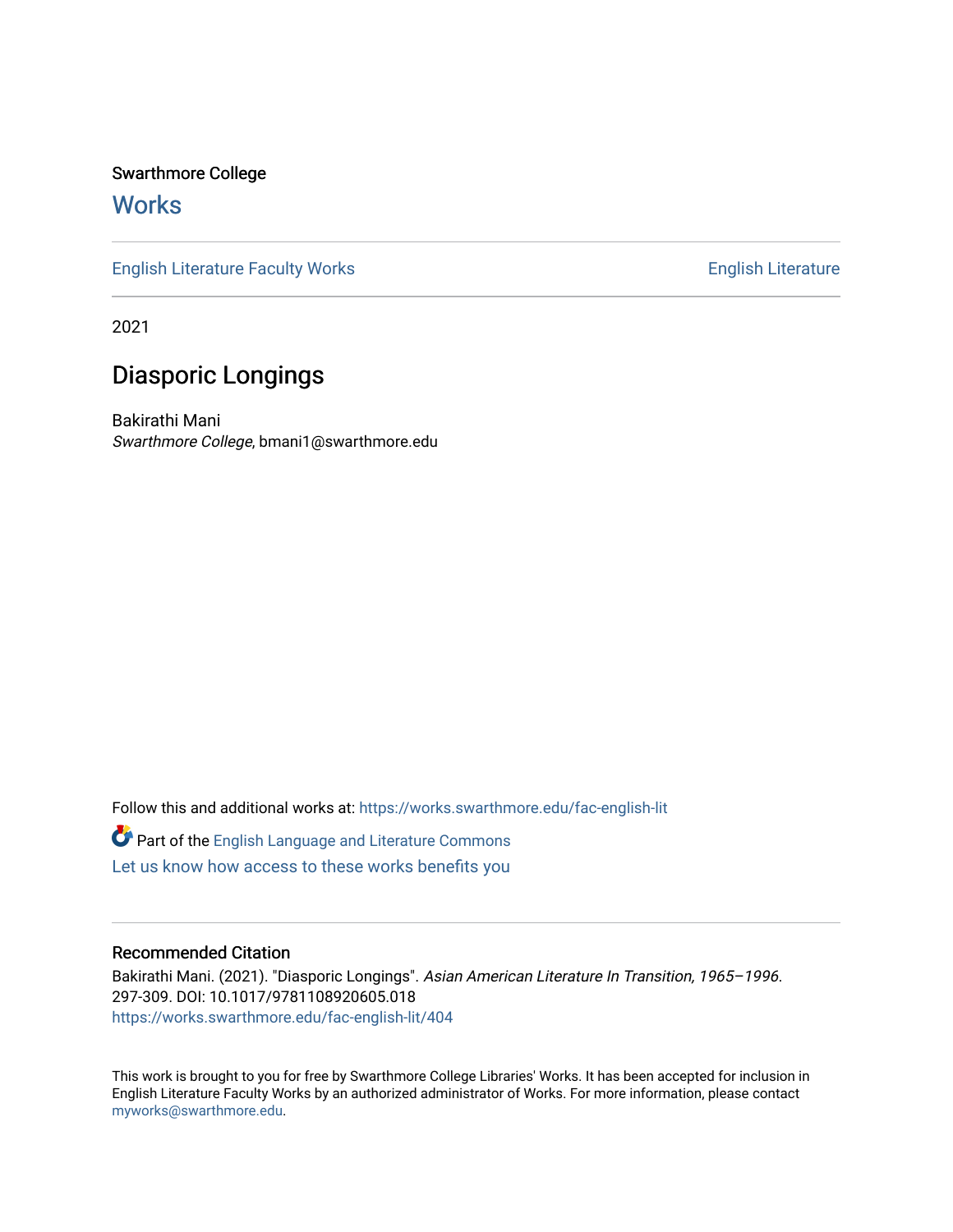### chapter 1 6

# Diasporic Longings Bakirathi Mani

This chapter theorizes diaspora as a social and political construct that dynamically shapes the form and content of Asian American literature. Using diaspora as a framework for reading Asian American literature expands the geographical and temporal contours of what it means to be Asian American. Rooted in the Greek words "to disperse" or "to scatter across," the word "diaspora" is frequently applied to immigrant communities who share a cultural or national origin and who are located in multiple parts of the world: for example, one can speak of Chinese diasporas across Latin America, Southeast Asia, Europe, Australia and North America.<sup>1</sup> Yet the experience of diaspora is differentiated across class and gender, sexuality and language, voluntary and involuntary migrations. There is no single construct of diaspora, nor is there a unified experience of what it means to be in diaspora. Indeed, it is precisely the heterogeneity of immigrant experience that makes "diaspora" an important point of entry into Asian American literary studies.

To speak of Asian Americans as diasporic subjects is to consider the transnational relationships of memory and history, capital and community that shape first-, second-, and third-generation Asian immigrants in the United States. Rather than sharply differentiating between first-generation immigrants who leave their countries of origin (who may be identified as "Asian") and second and subsequent generations who are born in the United States (and are thus named "American"), rewriting immigration as a story of diaspora emphasizes the social, economic, political, and psychic ties that immigrants construct to Asia and to the Americas. Such real and imagined ties change over time, and immigrants' understanding of their own identities (as documented or undocumented immigrants, as exiles or resident aliens, as US citizens or as national subjects of one or more countries) changes as well. Diaspora reconfigures who and what we know as "Asian American," moving away from linear narratives of departure and arrival, toward transnational categories of belonging and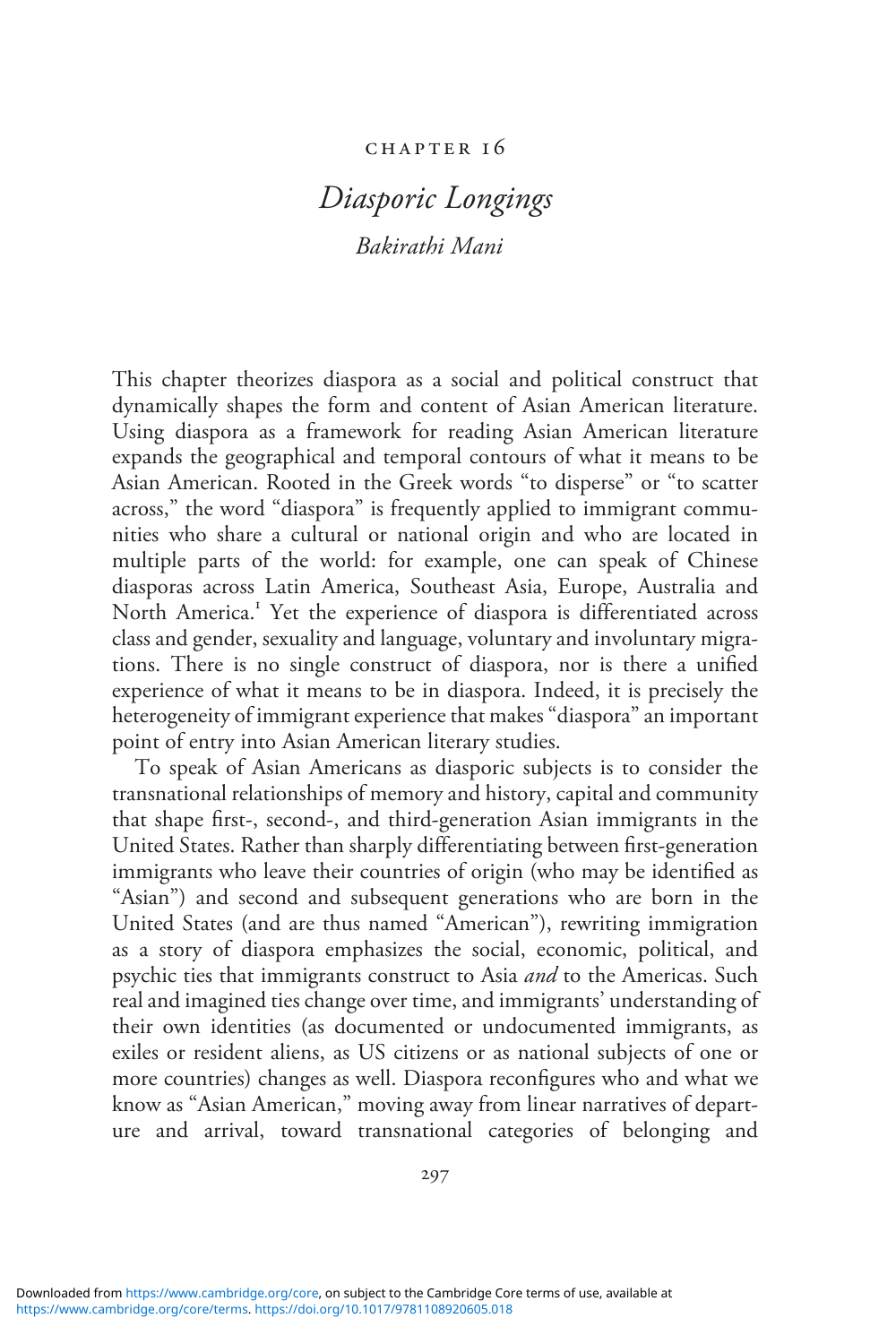citizenship. As Anita Mannur and Jana Braziel write, "part of the value (and necessity) of thinking about different diasporas in transnational settings is that it offers an alternative paradigm for national (or multinational, transnational, and even postnational) identification." 2

In Asian American literary criticism, "diaspora" has been used since the 1980s and has circulated widely as an analytical construct since the 1990s. Whereas late-twentieth-century US popular and political culture was marked by multicultural ideologies of American citizenship (in metaphors such as the "melting pot"), "diaspora" captures another way of thinking about Asian Americans: as immigrants who are subject to multiple projects of nationalism, and therefore as immigrants who embody diverse forms of citizenship. The increasing prominence of diaspora as a method of thinking through Asian American social formation emerged in tandem with the changing demographics of Asian immigration. While the 1965 Hart–Celler Act is often cited as inaugurating a wave of middle-class, professionally trained Asian immigrants, the arrival of Southeast Asian refugees following the US war in Vietnam, along with adoptees from China and South Korea, as well as an increasing number of Asian immigrants who arrived through family-sponsored green cards during the 1970s and 1980s, created a socially and economically diverse population of Asian Americans. The construct of diaspora enables us to think of these multiple forms of immigration as coconstitutive and as a dynamic process of movement over time. Asian American diasporas are created through histories of war, nationalism, and decolonization in Asia; through the desire of some Asian immigrants to participate in, or return to, their homelands; and through acts of memory, as immigrants remember and dream of family members elsewhere. The overlapping social, political, and affective relations that immigrants embody in relation to countries in Asia and to the United States shape the terrain of diasporic longings.

Immigrants also create new narratives of identity and community through the production of diasporic locality. Locality is "the practice of establishing relations of affinity with those seen as similar to oneself, often through a series of shared experiences and rituals." <sup>3</sup> The production of locality highlights how immigrants from a variety of national, linguistic, and ethnic origins create new forms of community that are based on shared experiences of racialization as Asians in the United States. Reading Asian American literature for narratives of diasporic locality enables us to understand how immigrants of diverse racial, gender, and sexual identifications create shared experiences of belonging. Indeed, the term "Asian American" is itself a production of diasporic locality. Rather than identifying as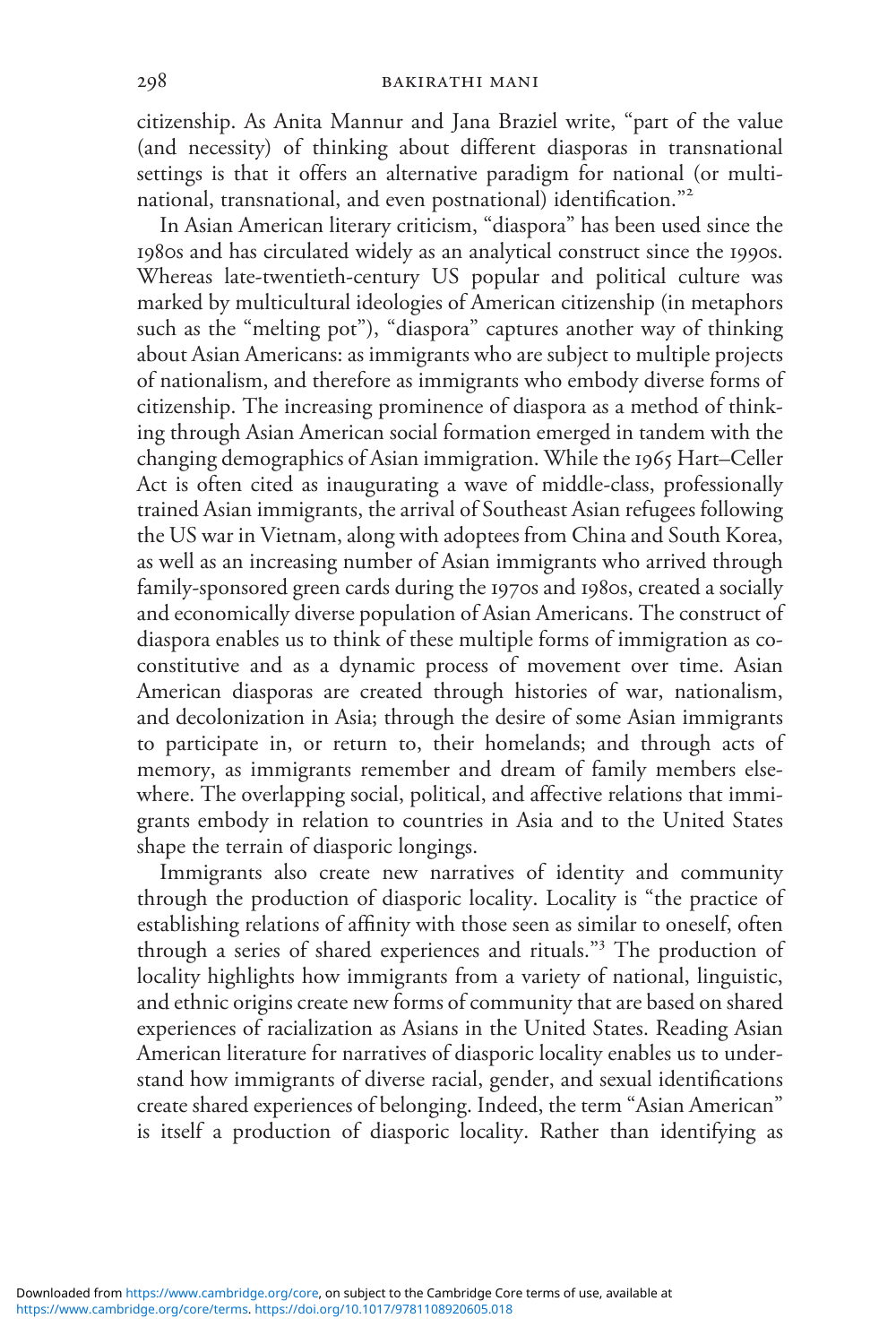Diasporic Longings 299

Korean American, Indian American, or Japanese American, identifying as "Asian American" demonstrates how a heterogeneous group of immigrants can establish affective relations of belonging to each other as diasporic subjects, and at the same time establish political claims to the US state as a minoritized racial group.

#### Theorizing Diaspora

What is often rendered as the "diasporic turn" in Asian American literary studies was marked by the publication of a number of landmark critical essays from across postcolonial studies, Black cultural studies, feminist studies, and queer studies in the 1990s. In "Cultural Identity and Diaspora," Black cultural theorist Stuart Hall argues forcefully against essentialist constructs of national, racial and ethnic identity, and emphasizes instead the productive disjunctures that constitute diasporic experience.<sup>4</sup> Hall contends that "Identity is not as transparent or unproblematic as we think [...] we should think, instead, of identity as a 'production,' which is never complete, always in process, and always constituted within, not outside, representation." <sup>5</sup> Feminist theorists Lata Mani and Ruth Frankenberg build on Hall's framework by attending to the politics of location. Instead of the word "postcolonial," which ties immigrants to histories of decolonization in their countries of origin, they propose the word "post-Civil Rights," arguing that immigrants to the United States in the late twentieth century establish claims of belonging in the aftermath of Civil Rights struggles led by African Americans.<sup>6</sup> (Mani and Frankenberg pointedly do not address the relation between Asian American postcoloniality and US settler colonialism). Other scholars explored new forms of ethnic and cultural identity generated by the experience of diaspora. In "Is the Ethnic Authentic in Diaspora?" R. Radhakrishnan takes up the familiar quandary of first-generation immigrants who bemoan the lack of cultural authenticity in their secondgeneration children, and who therefore attempt to reproduce stable ideas of national cultural heritage in them. Radhakrishnan disputes the very idea of an authentic ethnic identity, which he contends disregards histories of religious and political violence in immigrants' countries of origin. Ethnicity, in his view, can never be authentic, whether it is shaped by a nostalgic turn to one's country of origin or by the adoption of new cultural practices in the United States.<sup>7</sup> Literary theorist David Palumbo-Liu asserts that the experience of diaspora is not simply about feelings of belonging, for such feelings are always structured by immigrants' relation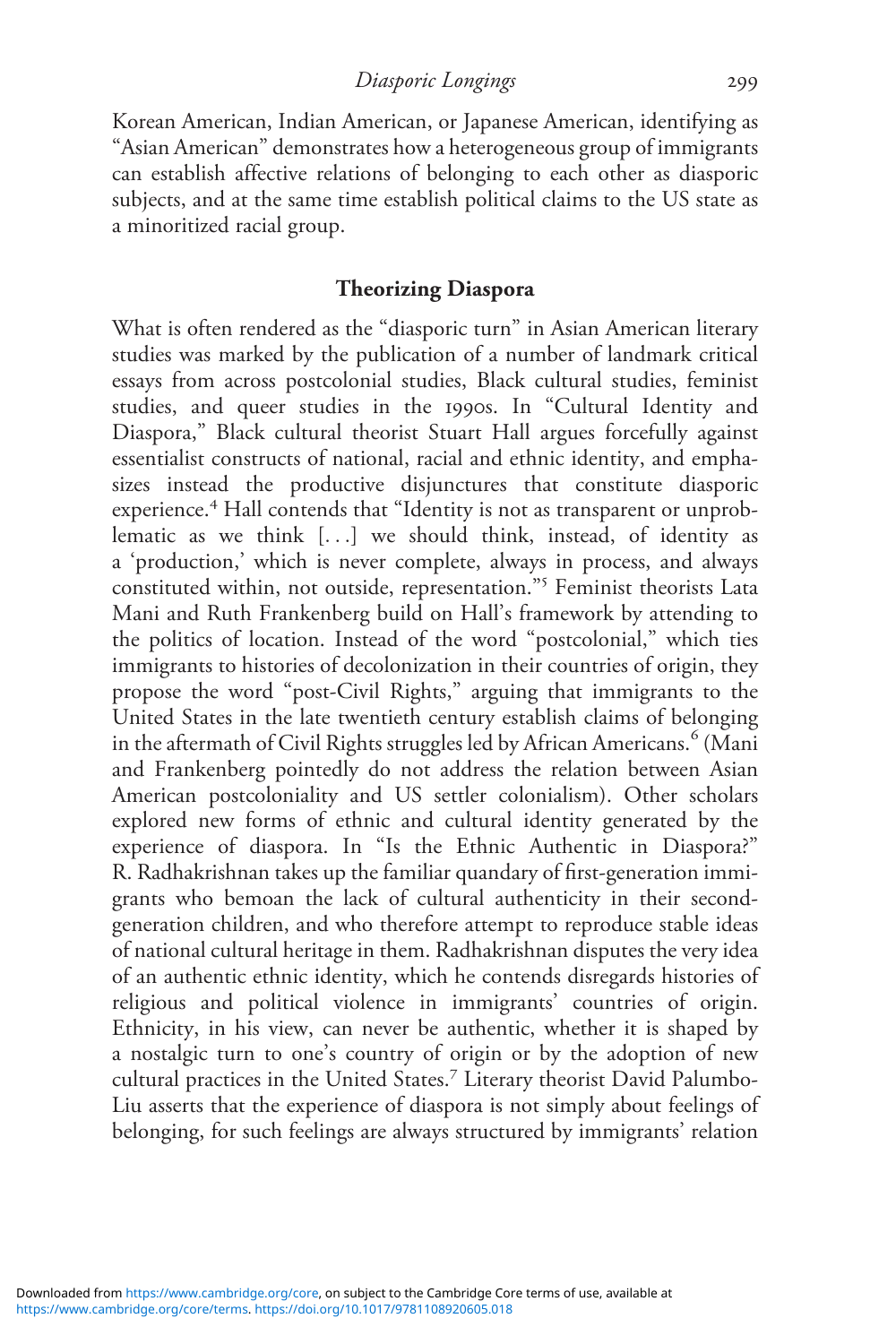to the state. He writes that it is necessary to "link the psychic to the political, the imaginary to the real, as it is precisely that dialectic relationship that gives each diasporic instance its particular identity in relation to ethnicity." 8

Several volumes of memoir, fiction, and poetry published in the early to mid 1990s took up the "dialectic relationship" between Asian diasporas and the US state as a key thematic concern; many of these edited collections focused on the experiences of post-1965 South Asian immigrants. These include Women of South Asian Descent Collective's Our Feet Walk the Sky (1993), Rakesh Ratti's A Lotus of Another Color: An Unfolding of the South Asian Gay and Lesbian Experience (1993), Lavina Dhingra and Rajini Srikanth's A Part, Yet Apart (1998), and Rajini Srikanth and Sunaina Maira's Contours of the Heart (1998).<sup>9</sup> Delineating the expansive spatial and historical trajectories of diaspora across the late twentieth century, these volumes include voices of first- and second-generation immigrants from Sri Lanka, Bangladesh, Pakistan, and India, as well as South Asian diasporic writers from East Africa, the Caribbean, and Southeast and East Asia. The queer and feminist commitments of Our Feet Walk the Sky, in particular, present an alternative to dominant representations of the heteronormative and patriarchal nuclear family in literary representations of South Asian Americans. The writers call for alternate narratives of diasporic community, forged via matrilineal lines of descent, by creating families of choice rather than affiliating with families of origin, and in alliance with other racialized minorities across the United States. Each of these volumes pushes back against narratives of Asian immigrant assimilation, and reconfigures the place of "home" in Asian America.

Queer Asian American literature and cultural criticism in the mid 1990s also took up the category of diaspora to redefine notions of home and homeland. In her reading of the Sri Lankan Canadian author Shyam Selvadurai's novel Funny Boy (1996), Gayatri Gopinath reconsiders the binary relationship between "a Third World home of gender and sexual oppression in order to come out into the more liberated West," showing how Selvadurai's story "reveals a far more complicated relationship between travel, sexual subjectivity, and the space of home as a household, community, and nation." <sup>10</sup> For queer diasporic subjects like Selvadurai's young protagonist Arjie, who prior to migrating to Canada experiences profound sexual desire within the spatial context of his home (itself shaped by the conditions of civil war in Sri Lanka), "a queer diaspora instead recognizes the past as a site of intense violence as well as pleasure; it acknowledges the spaces of impossibility within the nation and their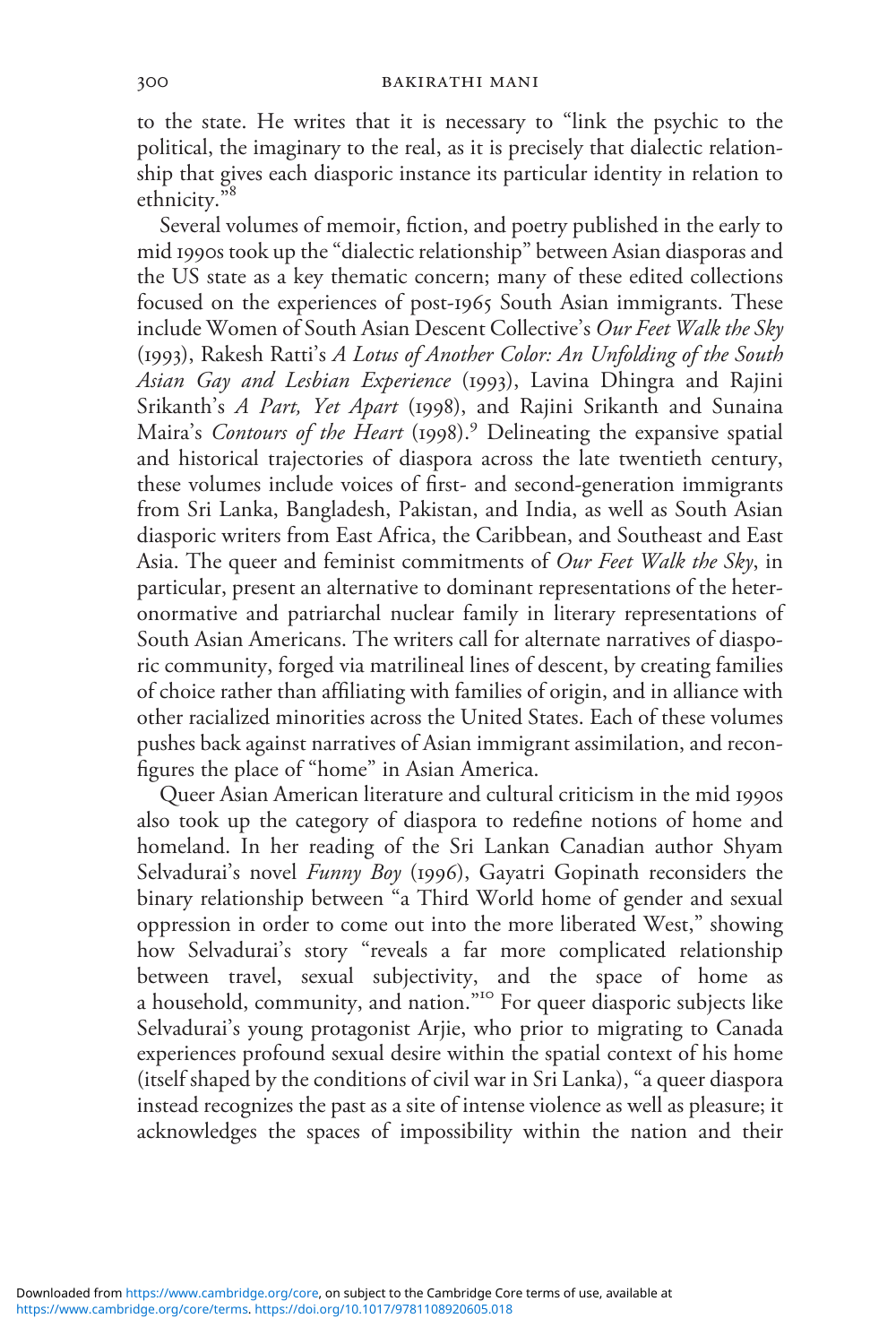Diasporic Longings 301

translation within the diaspora into new logics of affiliation."<sup>11</sup> Similarly in Q&A: Queer in Asian America (1998), the editors David Eng and Alice Hom deploy queerness as a method to interrogate the relation between the nation-state and diaspora. "Queer Asian America," they write, "demands more than a deviant swerving from the narrow confines of normativity and normative heterosexuality; it requires subjecting the notion of Asian American identity itself to vigorous interrogation."<sup>12</sup> Through community-based interviews that articulate queer and trans identities across firstand second-generation Asian immigrants, and in scholarly essays that locate queer Asian American sexualities within early histories of Asian immigration to the United States, Eng and Hom redefine the political and psychic linkages between nation and diaspora. Across these works, queer and feminist scholars show how the analytic category of diaspora redefines what we know as "home" and "abroad," and how diasporic subjects tie the past together with the present.

As each of these publications suggests, the category of diaspora produces a conceptual and methodological dilemma for Asian American studies. If we are to narrate Asian Americans as a diaspora, how can literary representations of Asian American diasporas bind together multiple histories of the state: the histories of empire and decolonization in Asia that shape Asian Americans as postcolonial subjects; the ongoing practice of settler colonialism in the United States, within which Asian Americans are settler subjects; and histories of US immigration policies that define Asian immigrants as racialized American subjects?

### Reading Diasporic Longings

One of the earliest representations of Asian Americans as diasporic subjects is Maxine Hong Kingston's *The Woman Warrior* (1976).<sup>13</sup> As a gendered narrative of diaspora, the novel reorients linear trajectories of Asian immigration toward the real and imagined stories of women, in China and in the United States, who shape the narrator's sense of racial and cultural identity. In the chapter "No-Name Woman," the narrator's aunt conceives a child outside of marriage; for her transgression, she is persecuted by fellow villagers, and ultimately jumps into a well with her newborn child. But instead of deliberately forgetting her aunt, as the narrator's mother instructs her to, the narrator resurrects "No-Name Woman" as a figure of her own feminist longing: as a woman whose actions and desires produce an alternate representation of what it means to be Chinese American. Likewise the narrator's mother, Brave Orchid, tells her daughter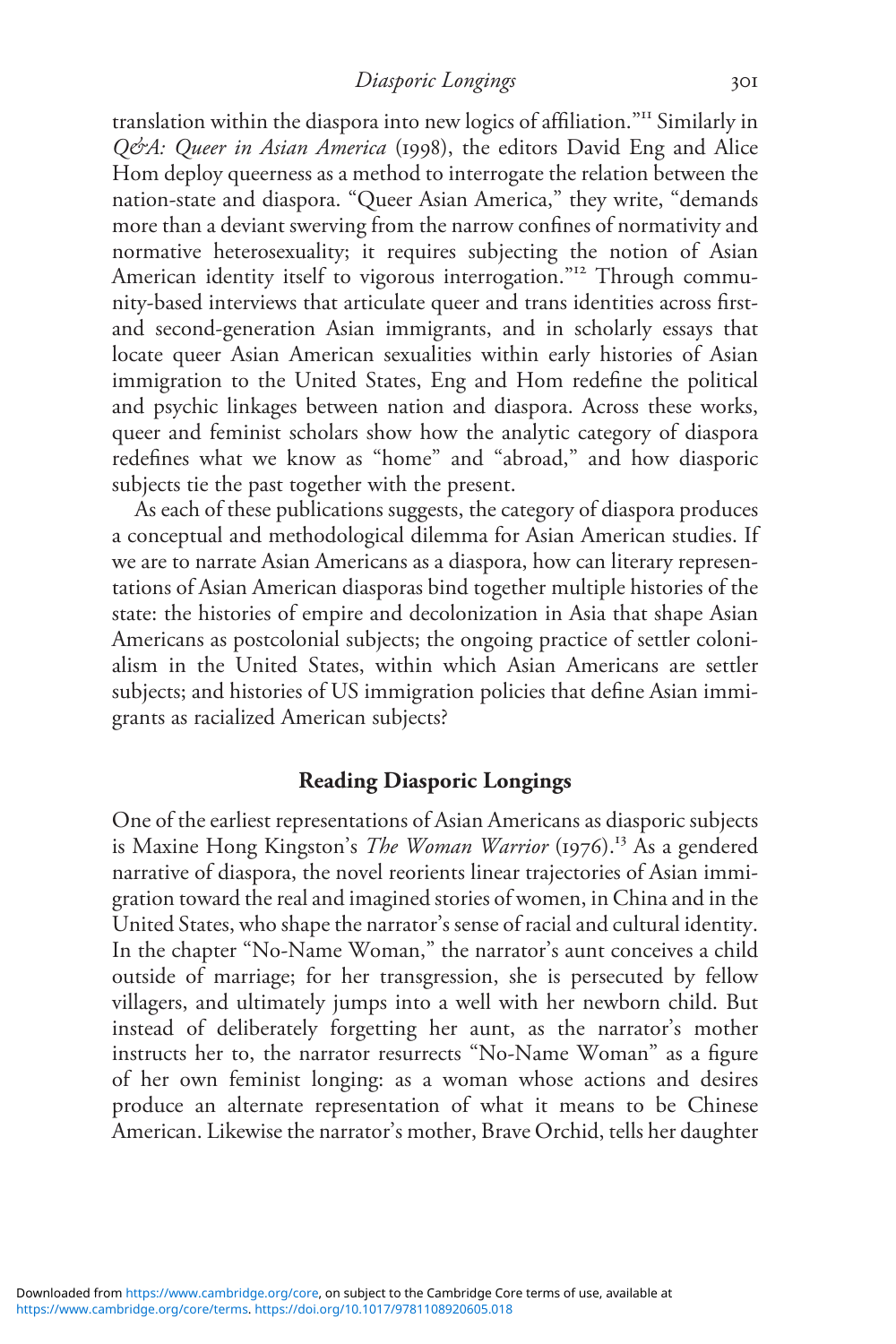of her own migrations: from unpaid work in her husband's house in rural China, to paid work and upward class mobility as a doctor in Canton (now Guanghzou), and back to unpaid domestic and professional labor within the family laundromat in Sacramento, California. As she listens to her mother's experiences, the narrator weaves together histories of anti-Asian immigration legislation in the United States with anti-imperialist, nationalist, and Communist political revolutions in China. Throughout the novel, narrative itself becomes a means of unfixing and transforming Asian American histories. For although the narrator accuses her mother of confusing history with memory – "I don't want to listen to any more of your stories; they have no logic. They scramble me up. You lie with stories. . . .] I can't tell what's real and what you make up"<sup>14</sup> – these "talk-stories" are central to intergenerational practices of embodying Asian American diasporic locality.

Narratives of diaspora also shape the conceptual and formal innovation of Theresa Hak Kyung Cha's Dictee (1982). As a prose text, Dictee is marked by rupture and absence; as an original work of art, it is characterized by reproduction and duplication; and as a historical narrative about Asian Americans, Dictee foregrounds Korean immigration to the United States but also captures the histories of war, colonization, occupation, and partition initiated by the United States and Japan on the Korean peninsula. In *Dictee*, the story of immigration does not (and cannot) begin in America: instead, the narrative extends far beyond the protagonists' own moment of arrival, encompassing early-twentieth-century Korean anticolonial nationalist movements; the violent colonization of Korea and Manchuria by the Japanese; and the experiences of Korean immigrants to Hawaiʻi, who implore President Roosevelt to intervene in the ongoing occupation of their homeland. For the unnamed subject of Dictee, the act of writing is an act of resistance: first to the colonial state, and then to edicts of immigrant assimilation in the United States. This resistance to assimilation is apparent in the form of the text itself, which incorporates a wide range of literary and visual media: photographs from national and personal archives, film stills, handwritten notes and medical diagrams. As a text defined by the diasporic localities of Korean Americans, "the subject of Dictee," as Lisa Lowe writes, "continually thwarts the reader's desire to abstract a notion of ethnic or national identity – originating either from the dominant culture's interrogation of its margins or in emergent minority efforts to establish unitary ethnic or cultural nationalist examples."<sup>15</sup> In Dictee as well as the chapter "No-Name Woman" in The Woman Warrior, reading Asian Americans as diasporic subjects rewrites dominant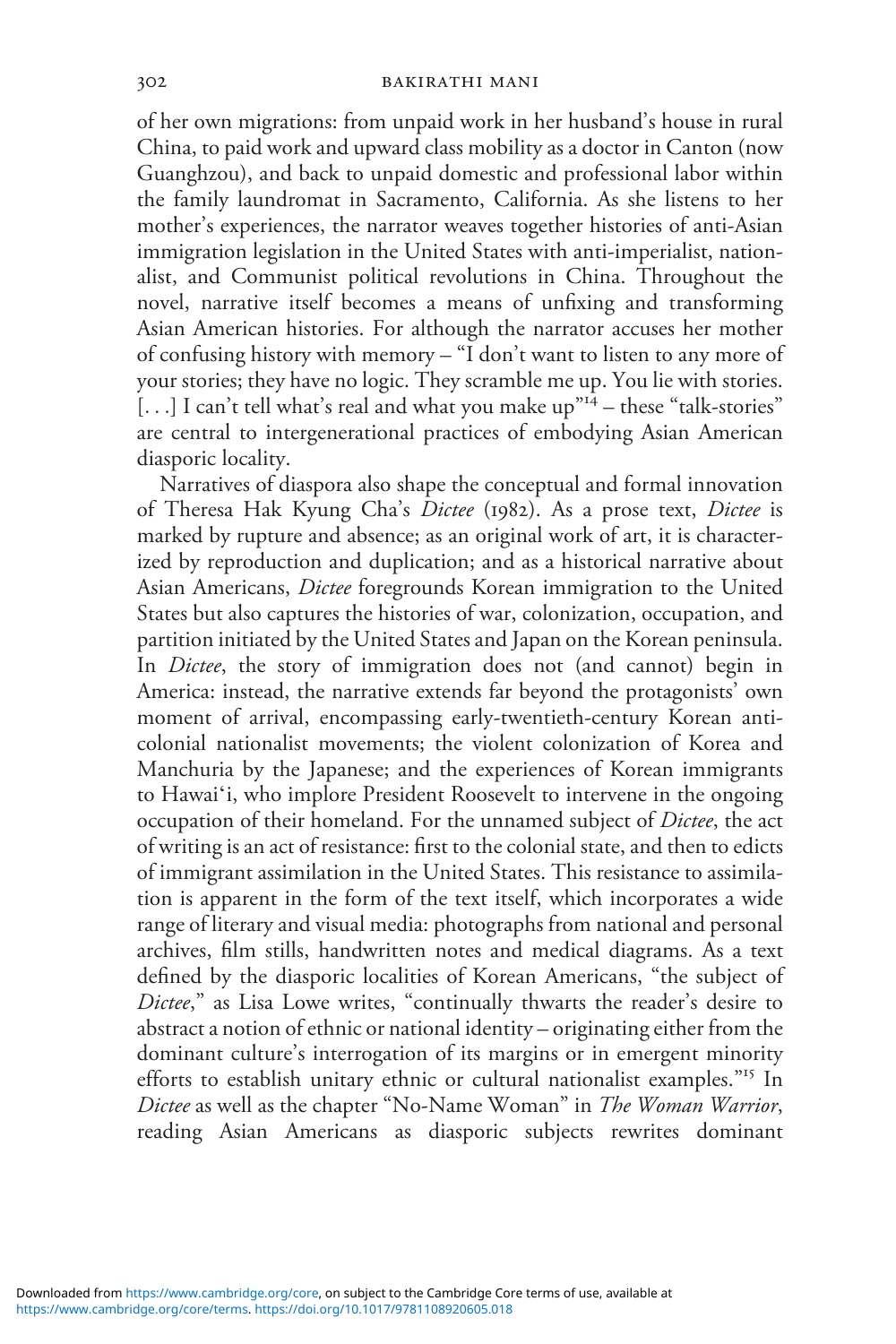representations of Asians as an assimilated "model minority," as immigrants who belong to the United States.

By contrast, from the early 1970s onwards the South Asian American writer Bharati Mukherjee embraced her American citizenship: in her novels and short stories, she consistently represents South Asian Americans as multicultural citizens of the US state, rejecting the multiple cultural and political affiliations of being in diaspora. For Mukherjee, the very point of immigration was to blend into the "melting pot" of the United States, and the thrill of immigration was its possibility for personal transformation. Reflecting on her own marriage to an American and her subsequent decision to naturalize as a US citizen, Mukherjee notes, "America spoke to me – I married it – I embraced the demotion from expatriate aristocrat to immigrant nobody." <sup>16</sup> Likewise, Mukherjee's short stories feature women who leave family, friends, and politics behind in South Asia to forge new identities in the United States. In "The Tenant," from The Middleman and Other Stories (1988), the protagonist Maya Sanyal is a newly hired assistant professor of English at a university in Iowa. Recently divorced, Maya refuses to be constrained by the ties that bind her to the legacy of her prominent bourgeois Bengali family in Calcutta, and in particular, to the patriarchal structures of arranged marriage. She despises other South Asian Americans that she encounters – their aspirations toward social mobility, their compact nuclear families, their anti-Black racism – describing one such colleague as "reactionary; he wants to live and work in America but give nothing back except taxes." <sup>17</sup> By the end of the story, Maya submits herself to the sexual will of an upper-middleclass South Asian American man, someone whom she meets through a newspaper ad, and to whom she reveals nothing about her education or her work. For Maya, this act of self-abnegation gives her something that looks like freedom. In another story from the collection, "Jasmine," a young Indo-Caribbean woman from Port-of-Spain, Trinidad, migrates to the United States, longing to leave her past behind. An undocumented immigrant, she works first as a cleaner in a motel, then as a nanny to the child of white professors at the University of Michigan. "Jasmine" concludes with the protagonist falling in love with her male employer, remarking to herself: "she was a bright, pretty girl with no visa, no papers, and no birth certificate. No nothing other than what she wanted to invent and tell. She was a girl rushing wildly into the future."<sup>18</sup> In both short stories, heterosexual romance becomes the conduit for the protagonists to become "American"; it is through following their desires – their longings – that these women erase memories of the families and countries that they have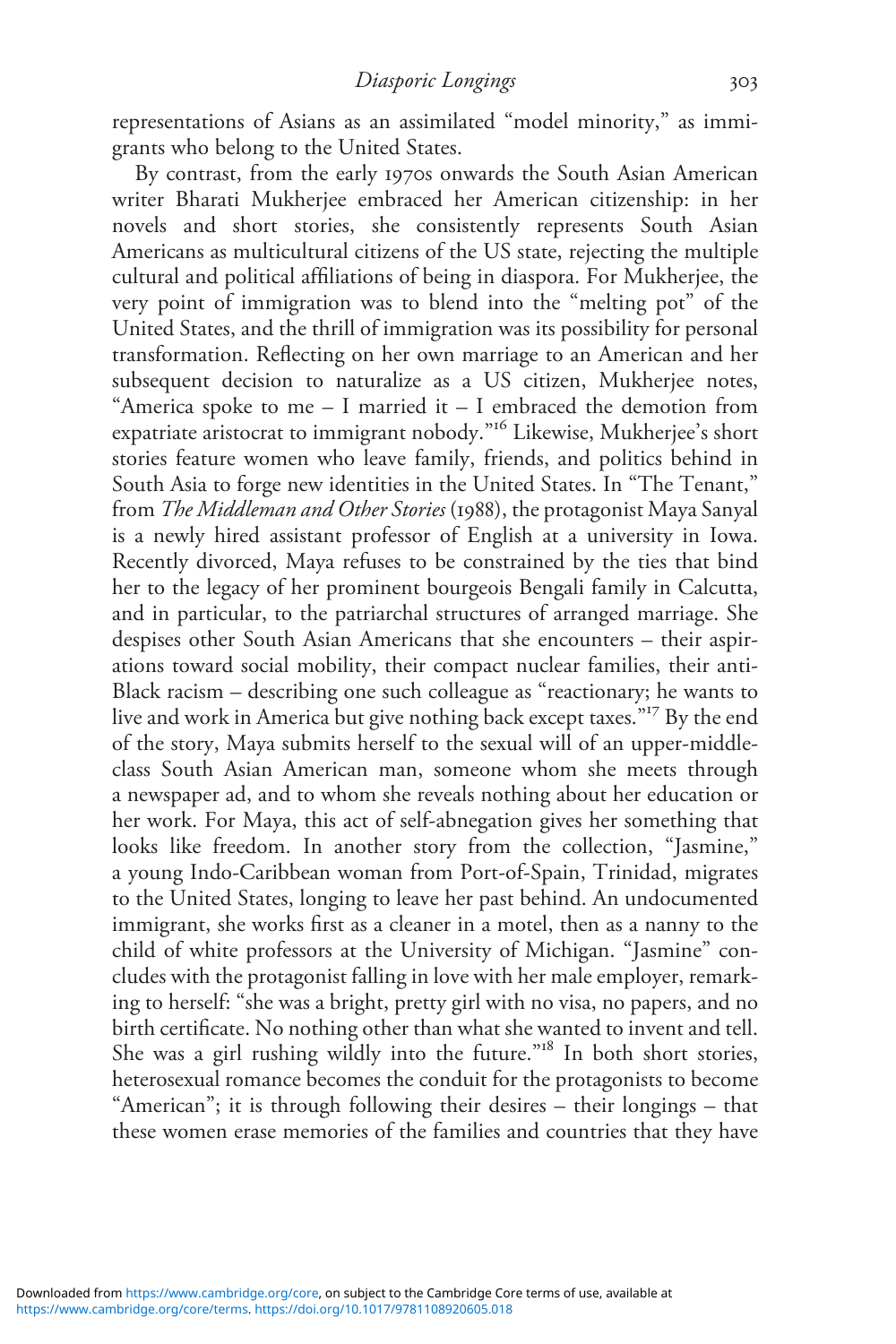left behind. As Mukherjee notes in relation to her own life, "The price that the immigrant willingly pays, and that the exile avoids, is the trauma of self-transformation."<sup>19</sup>

The popularity of Mukherjee's work in the late 1980s and early 1990s speaks to the cultural dominance of Reagan-era multiculturalism, and in particular, the popular belief that immigrants can embody only one form of national allegiance, that is to the United States. Mukherjee's rejection of diasporic longings – her insistence on America as a final destination for immigrants – structures her later novels as well. In *Jasmine* (1989), the title protagonist travels from Punjab (where she is called Jyoti) to the plains of Iowa (where she is renamed Jane), swiftly and seamlessly transforming from a rural Indian immigrant into a cosmopolitan US subject. Jasmine's migration from India to the United States, again conducted through a series of heterosexual relationships, celebrates a narrative of selftransformation and personal emancipation. Asha Nadkarni astutely writes that "Jasmine models a form of US exceptionalism (as the protagonist's westward trajectory suggests) with an exclusionary feminist twist; although Jasmine is successful in freeing herself of the marks of difference that would trouble her accession into the United States, her experience does not apply to most immigrant women." <sup>20</sup> Indeed, unlike the Native, Black and other women of color that Jasmine encounters during her travels, Jasmine views her arrival in the United States as a promise of a clean slate: "If we could just get away from India," she reflects, "then all fates would be canceled. We'd start with new fates, new stars. We could say or be anything we wanted. We'd be on the other side of the earth, out of God's sight."<sup>21</sup> Instead of the ties of history and memory that bind diasporic subjects to their countries of origin, Mukherjee narrates Jasmine's migration as a relentless forward movement: leaving the past for the present, exchanging tradition for modernity, rejecting religious practice for secular freedom. In this context, Jasmine's eventual choice of "the promise of America" over "old-world dutifulness" emerges as the only possible conclusion to the novel.<sup>22</sup> Yet Jyoti's successful emancipation as Jasmine is also contingent on her continued location in the United States within patriarchal family structures as wife, caretaker, and mother. Such transnational formations of patriarchy are elided by the romantic narrative of the novel, which also obscures the fact that, as an undocumented immigrant, Jasmine can never realize her dreams of equality and emancipation as a citizen of the US state.

Asian American feminist literary critics have critiqued Mukherjee's insistence on immigrant assimilation and her rejection of diasporic narrative frameworks. As Nadkarni notes, Mukherjee's belief in the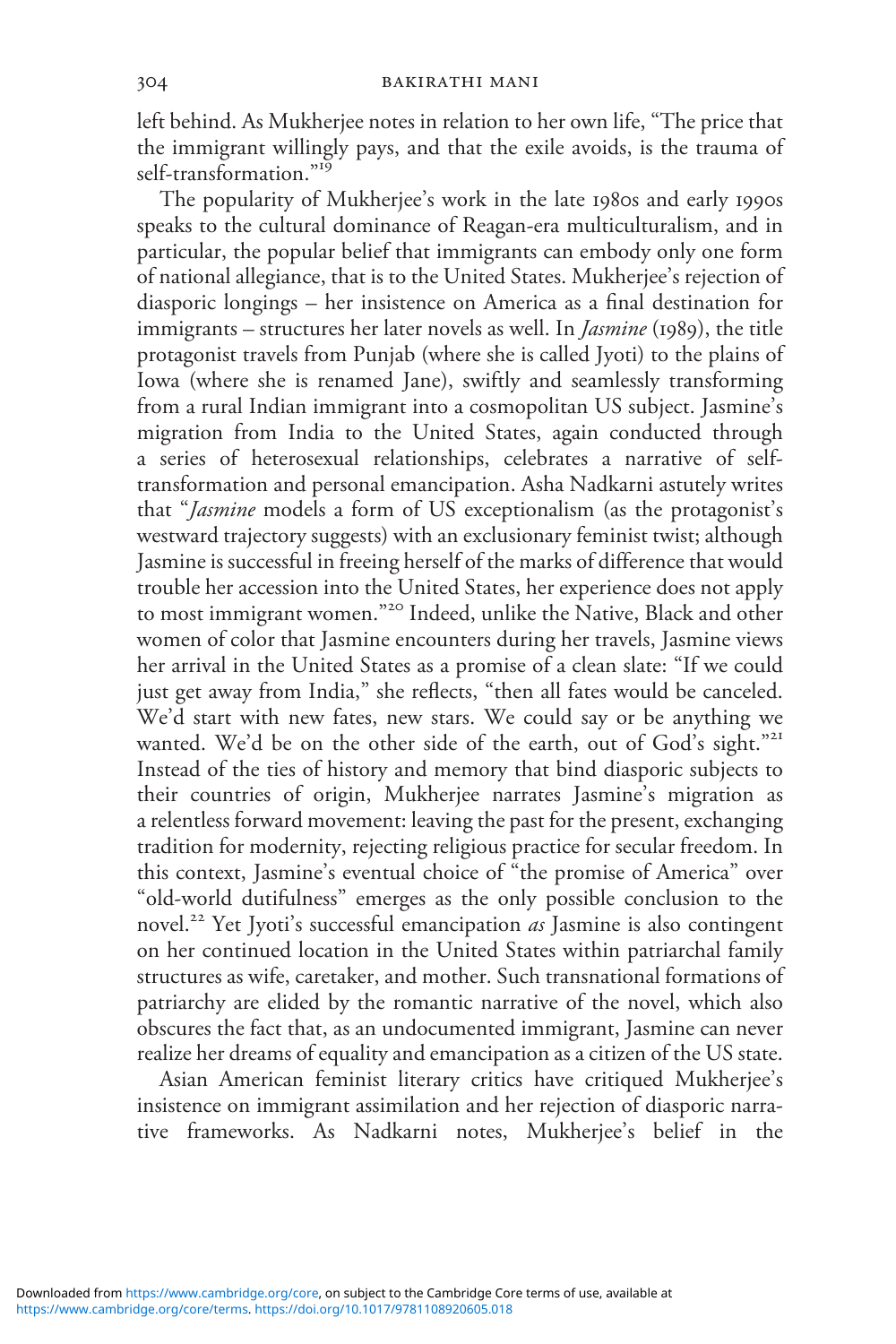Diasporic Longings 305

transformative power of assimilation "insists any connection to the culture of origin is an unhealthy attachment to the past that must be overcome in the name of feminist progress." <sup>23</sup> Similarly, Susan Koshy deplores the proto-feminist forms of individual agency in the novel, noting that Mukherjee consistently represents Jasmine as destined for America from the moment of her birth in India.<sup>24</sup> Inderpal Grewal has argued that in Jasmine, US nationalism is endorsed as "a neoliberal political vision of democracy in which ethnic identities are produced and racism overcome through choice and individual will and acts." <sup>25</sup> In her counterintuitive reading of Jasmine as a novel of diaspora, Vanita Reddy emphasizes how Jasmine's beauty is central to her diasporic locality. Reddy argues that Jasmine's beauty "operates not vertically to secure her progressive belonging to the US nation but rhizomatically, forcing her to confront a range of social inequities that follow her with various intensities and duration across her Indian and US migration."<sup>26</sup> In so doing, she proposes that *Jasmine* illustrates "both the promise and limits of Indian and American national belonging." 27

The poet and writer Meena Alexander was a contemporary of Mukherjee's, but her work embodies a radically different approach toward narrating diasporic longings. Born in India, raised in the Sudan, educated in England and living in New York City, Alexander's life trajectory maps the twisting routes of diaspora, within which the United States is one of many destinations. Her memoir Fault Lines (1993) moves back and forth between time, place, and memory, reflecting throughout on the contours of diasporic locality: as she writes at the outset, "How should I spell out these fragments of a broken geography?" <sup>28</sup> Dispensing with clear delineations between departure and arrival, birth and death, a colonial past and postcolonial present, Fault Lines begins not with Alexander's birth but with oral histories of her grandparents. Each chapter inches forward in time only to fall back further into memories of the past, and maps out a kaleidoscopic geography that ties Pune with Port Sudan, the gardens of Alexander's grandfather's house in Kerala with her kitchen in Manhattan, her adolescence in Khartoum with her graduate studies in Nottingham. Embracing multiple homelands, Alexander writes against US exceptionalism: as the literary critic Rajini Srikanth notes, "In Alexander's vision, a literature born in the United States is a literature that must of necessity evoke other locations."<sup>29</sup>

The production of diasporic locality also informs the shape of Alexander's writing. While Fault Lines is a memoir, each chapter does not present a complete story of the author's past. Instead Alexander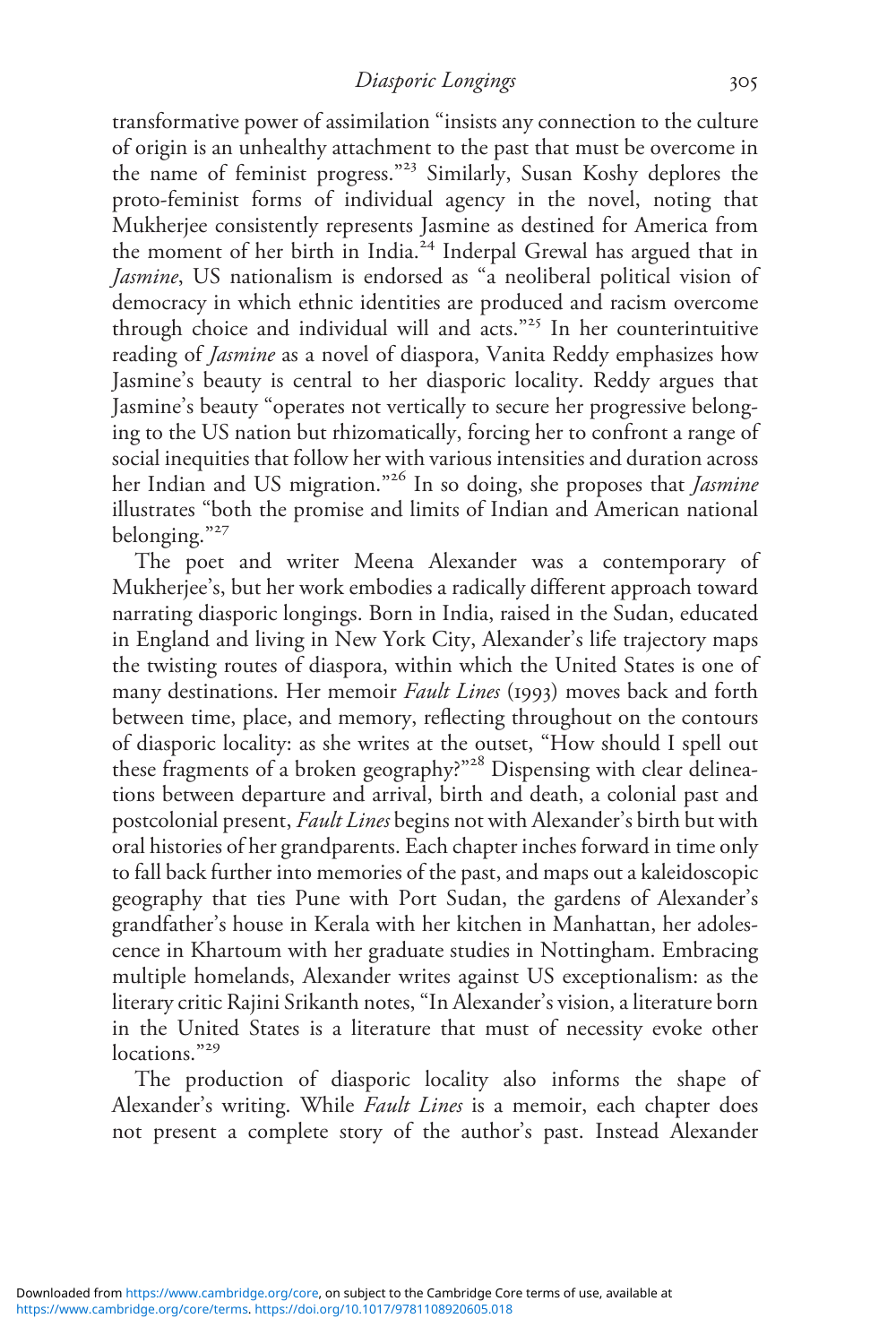constantly revises what she knows and what she remembers, what she hears as myth and story, and what she dreams could have happened across the length of the book. She folds the lives of several generations of women within her own story: her paternal and maternal grandmothers, one of whom is an anti-colonial political activist; an aunt whose vanity over her long hair leads to her death from electric shock when her hair becomes entangled in a fan; her own mother, who assiduously models an idealized vision of motherhood and marriage. Throughout, Alexander's voice shifts from the third person plural "we" to the second person "you" to the first person "I." Each version of the self that Alexander presents is indelibly shaped by her intimate relationship with others: her parents and sisters, her husband and children, and, equally importantly, her longstanding friendships with writers of color whose own diasporic locations produce new political, intellectual, and affective alliances. In her commitment to an anti-imperialist and feminist life, Alexander's memoir "foregrounds not the resolve of the individual but the influences of the various communities to which the individual is connected." <sup>30</sup> A revised and expanded edition of Fault Lines published in 2003 includes an additional 100 pages in which Alexander radically rewrites her intimate relationship with her maternal grandfather as a scene of sexual violence and abuse. Taking her memoir itself as an unfinished project of diaspora, Alexander fractures once again the line between what is myth and what is history; what is real and what is imagined; and how genealogies of the past and present shape one diasporic writer's attempt to belong.

While Alexander's memoir links together a far-ranging map of diasporic lives, Chang-rae Lee's novel Native Speaker (1995) brings the global scope of Asian American diasporas to New York City. The novel's protagonist, Korean American Henry Park, is no stranger to the United States: born and raised in New York, he does not claim to belong elsewhere. And yet, the fact that Henry is racialized as Asian American makes his claims of belonging tenuous. Crystal Parikh notes that, "While his face registers him as the other of the national body that is the racial alien, his voice links him to a class that has 'made it,' has successfully assimilated to the dominant language of the hegemonic nation." <sup>31</sup> The project of assimilation is what binds Henry, in his professional capacity as a private spy, to the Korean American politician John Kwang, who is running a campaign to become mayor of New York City. Kwang offers his personal history of immigration as a bid for the production of diasporic locality – the success of his campaign relies on Kwang's ability to collectively embody the aspirations of his working-class Black, Latinx, and Asian American constituents, to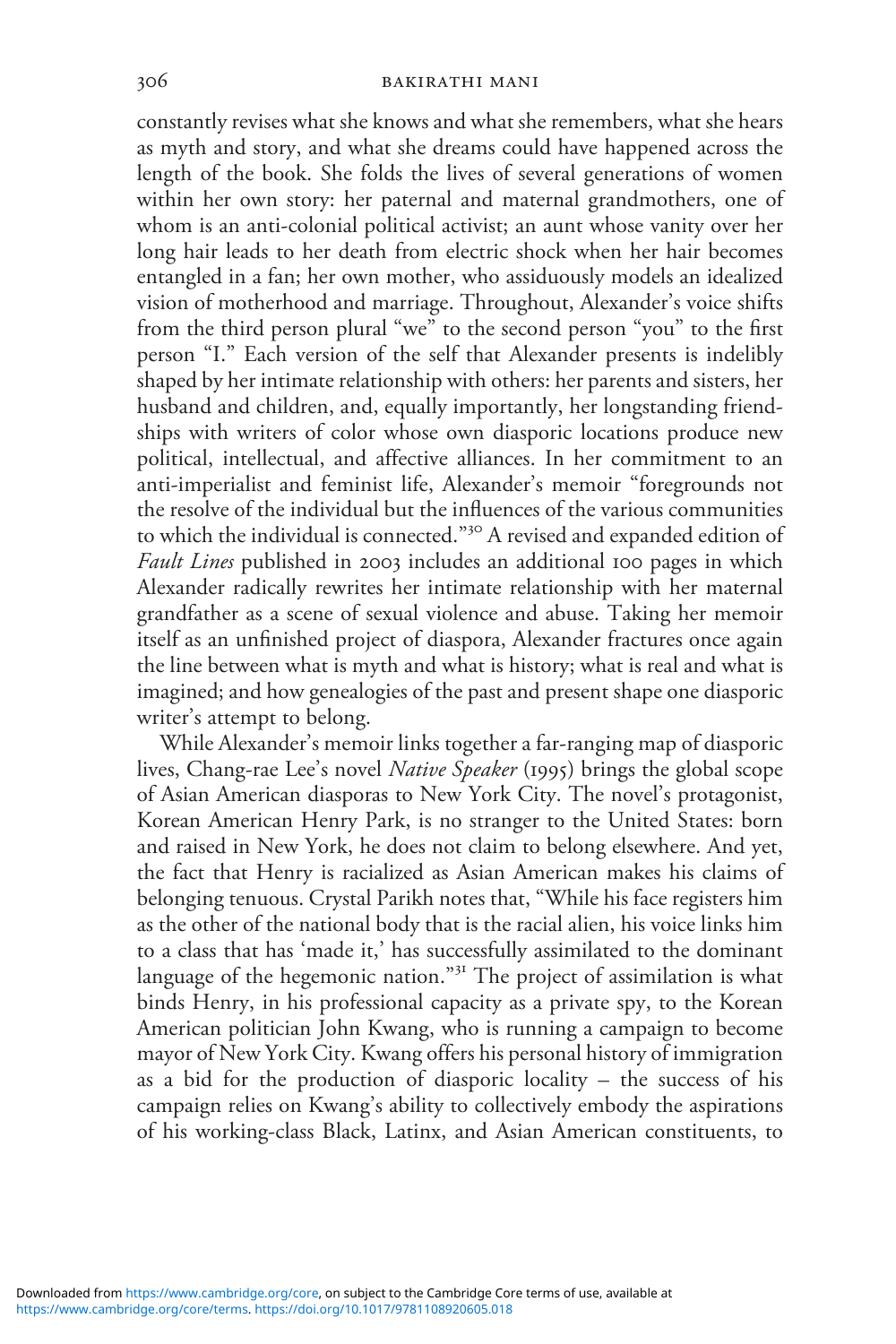show them that "America [w]as a part of him, maybe even his." <sup>32</sup> As the novel progresses, however, Henry becomes an accomplice to Kwang's operation of a ggeh, a money-lending club, which in this instance includes contributions from, and payments to, newly arrived immigrants from around the world. The ggeh is a paradigm of a "post-racial" America, where the accumulation of capital trumps race; but when Henry hands over the names of its contributors to his employer, the ggeh's contributors become fodder for the deportation regime of the US state. Betsy Huang suggests that Native Speaker "exposes the ideological and material imperatives of US citizenship for its ethnic and immigrant subjects, and the kind of cultural consent [...] it uncompromisingly demands of them."<sup>33</sup> What the state demands includes the names of those undocumented immigrants who placed their hopes in Kwang's promise of belonging to America, and who therefore contributed to and received payments from his ggeh. But Henry's betrayal of Kwang, and subsequently the state's betrayal of its undocumented immigrants, means that, at the novel's conclusion, citizenship itself becomes impossible to imagine. When Henry enquires about John Kwang's whereabouts after the campaign's collapse, the real estate agent selling Kwang's home describes the Asian American politician and his family as "foreigners . . . They went back to their country."<sup>34</sup> As Native Speaker delineates the economic, social, and affective ties that bind Asian Americans to other communities of color in New York City, the novel is defined by the tension between the production of diasporic locality and assimilationist desires to belong to the US state.

### The Aftereffects of Diasporic Longing

Narratives of diaspora remap the topographies of Asian American identity and community. Over three decades of Asian American literary production, writers have mobilized diasporic imaginaries to recast the spatial, psychic, and temporal distance between Asia and the United States. Through their work, the very idea of "Asia" and "America" as fixed and stable geographical constructs becomes unmoored. "America" emerges as the site of immigrant political representation but also as a nation that betrays its immigrants (as in Native Speaker). "Asia" comes to life via childhood memories of aunts and mothers who attempt to shape their own lives (in *The Woman Warrior*), and through histories of Japanese imperialism and US occupation (in *Dictee*). Whereas writers like Bharati Mukherjee reproduced dominant ideologies of US exceptionalism and multicultural citizenship, for other writers such as Meena Alexander, the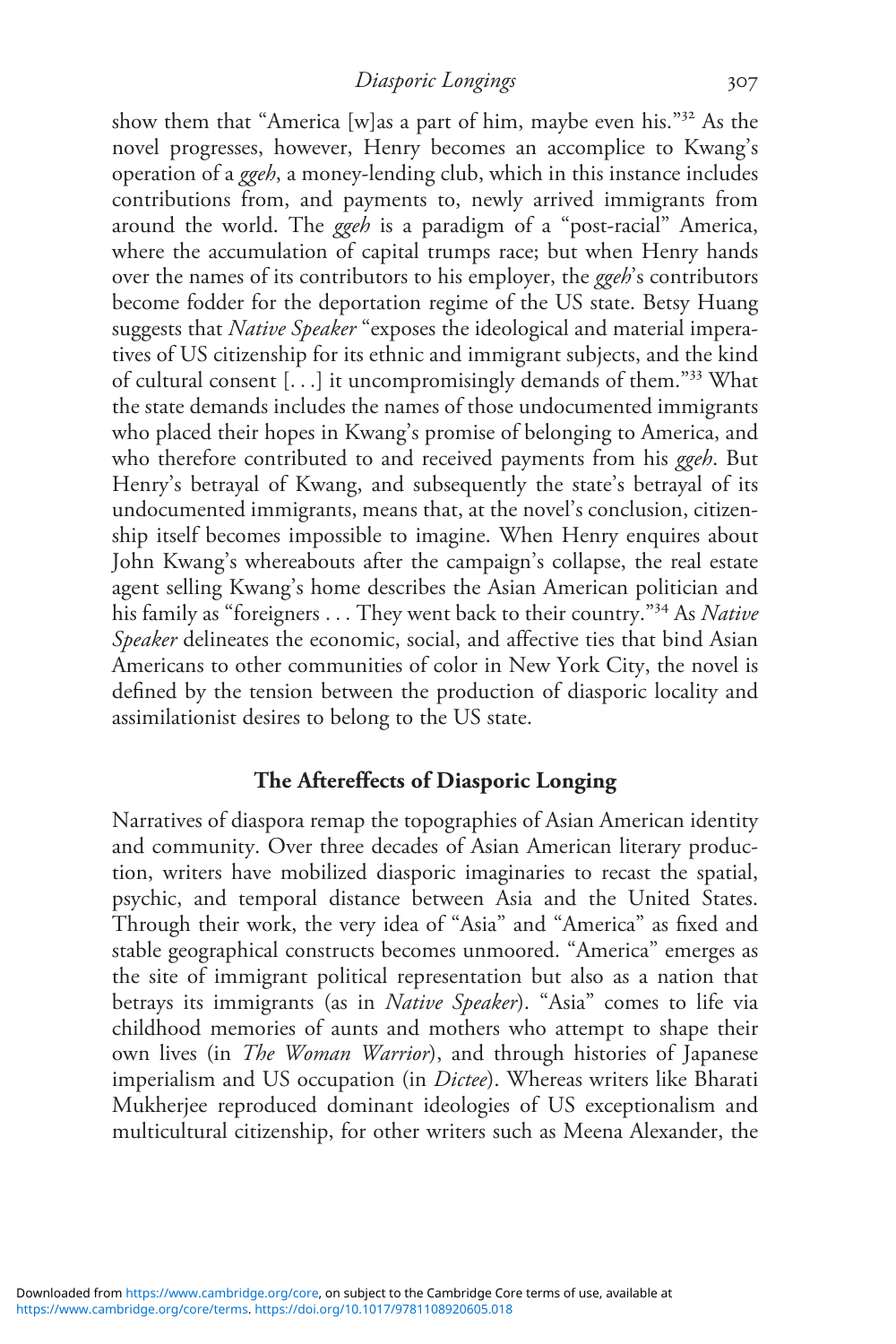production of diasporic locality ripples across generations, as she ties together South Asia with North America, and the Middle East with Europe. For Asian Americans, diasporic longings mean that "home" is always unfixed, subject to change, and narrated in the process of becoming.

#### **Notes**

- 1. On the etymology of diaspora, see David Palumbo-Liu, Asian/American: Historical Crossings of a Racial Frontier (Stanford: Stanford University Press, 1999), 343–346.
- 2. Jana Braziel and Anita Mannur, "Nation, Migration, Globalization: Points of Contention in Diaspora Studies," in Theorizing Diaspora: A Reader, ed. Jana Braziel and Anita Mannur (Malden: Blackwell, 2003), 8.
- 3. Bakirathi Mani, Aspiring to Home: South Asians in America (Stanford: Stanford University Press, 2012), 4.
- 4. Stuart Hall, "Cultural Identity and Diaspora," in Theorizing Diaspora: A Reader, ed. Jana Braziel and Anita Mannur (Malden: Blackwell, 2003),  $233 - 246.$
- 5. Ibid., 234.
- 6. Lata Mani and Ruth Frankenberg, "Crosscurrents, Crosstalk: Race, 'Postcoloniality,' and the Politics of Location," in Contemporary Postcolonial Theory, ed. Padmini Mongia (New York: Arnold, 1996), 347–364.
- 7. R. Radhakrishnan, "Is the Ethnic Authentic in Diaspora?," in The State of Asian America, ed. Karen Aguilar-San Juan (Boston: South End Press, 1994), 219–233.
- 8. Palumbo-Liu, Asian/American, 345.
- 9. Women of South Asian Descent Collective, eds., Our Feet Walk the Sky: Women of the South Asian diaspora (San Francisco: Aunt Lute Books, 1993); Rakesh Ratti, ed., A Lotus of Another Color: An Unfolding of the South Asian Gay and Lesbian Experience (Boston: Alyson Publications, 1993); Lavina Dhingra Shankar and Rajini Srikanth, eds., A Part, Yet Apart: South Asians in Asian America (Philadelphia: Temple University Press, 1998); Rajini Srikanth and Sunaina Maira, eds., Contours of the Heart: South Asians Map North America (New York: The Asian American Writers' Workshop, 1996).
- 10. Shyam Selvadurai, Funny Boy (New York: W. Morrow and Co., 1996); Gayatri Gopinath, Impossible Desires: Queer Diasporas and South Asian Public Cultures (Durham: Duke University Press, 2005), 166.
- 11. Gopinath, Impossible Desires, 186.
- 12. David Eng and Alice Hom, Q&A: Queer in Asian America (Philadelphia: Temple University Press, 1998), 9.
- 13. For a reading of *The Woman Warrior* as a novel of diaspora, see Palumbo-Liu, Asian/American, 348-350. See also Robert Lee, "The Woman Warrior as an Intervention in Asian American Historiography," in Approaches to Teaching